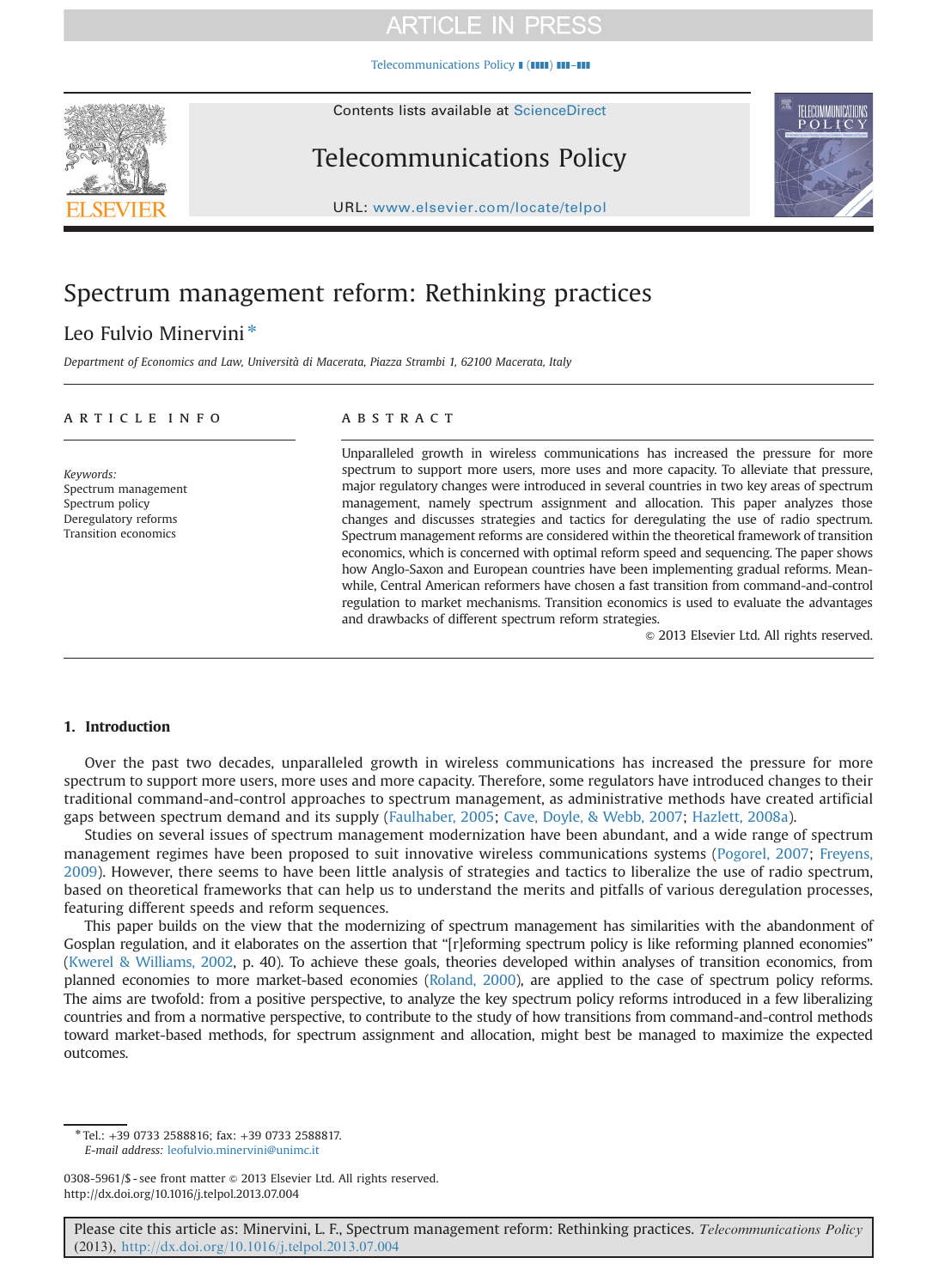#### 2 L.F. Minervini / Telecommunications Policy **[ ([111]) 111-111**

This work shows that research on transition economics offers several insights into the study of implementation strategies for spectrum management reforms. It also offers some spectrum policy guidance by suggesting: first, instances in which fast reforms are expected to be better than gradual ones; and second, for gradual reforms, which spectrum reform packages should be adopted in early stages of liberalization and which should be adopted in later stages.

The remainder of this paper is organized as follows. Section 2 reviews studies that deal closely with the problem of identifying trajectories of spectrum policy reform, and it introduces a few fundamental propositions from transition economics, providing some background for the analyses of spectrum policies in the subsequent sections. Specifically, [Section 3](#page-2-0) considers deregulation of spectrum allocation and assignment as the two key reform packages in a few liberalizing countries, to highlight the speed and sequencing of modernization of their spectrum management frameworks. Elaborating on several transition economics propositions, [Section 4](#page-5-0) presents a discussion of the advantages and drawbacks of different spectrum deregulation strategies; spectral encumbrance status is given particular consideration in the discussion of how transitions from command-and-control regulation toward market mechanisms might best be managed. [Section 5](#page-8-0) concludes the study.

### 2. Transition from command-and-control regulation to market-based mechanisms

The introduction of market mechanisms in various areas of spectrum management has been the focus of an extensive literature. A number of studies have provided estimates of the expected social benefits from spectrum liberalization, and they have shown that liberalization of both spectrum use and trading would accrue much greater benefits than trading only.1

Few authors, however, have analyzed transition roadmaps to move from a command-and-control regime to a more flexible spectrum management regime. [Kwerel and Williams \(2002\)](#page-10-0) proposed reallocating restricted spectrum to flexible use and conducting large-scale two-sided auctions of spectrum voluntarily offered by incumbents, together with any unassigned spectrum held by the FCC. Thus, a rapid and efficient restructuring of spectrum rights and use could be facilitated by ensuring that most spectrum was up for sale at the same time.<sup>2</sup> [Wellenius and Neto \(2007\)](#page-10-0), in a study on spectrum management reform in developing countries, outlined three of the many options that could be considered for spectrum policy: (a) do nothing; (b) move as quickly as possible; and (c) improve piecemeal at the margins. They argued that, whenever a country's conditions permit, it is preferable to move quickly and that radical solutions might be easiest to implement when spectrum management is least developed.<sup>3</sup> Finally, in a study on European spectrum policy [Bohlin,](#page-9-0) [Blackman, Forge, and Renda \(2007\)](#page-9-0) used SWOT analyses to discuss three major options for the implementation of proposed spectrum reforms regarding some key areas of spectrum management, such as technology and service neutrality, harmonization and unlicensed use: (a) a big bang for all of the European Union; (b) progressive implementation of reforms, with planned transitions across Europe in the major areas considered; $4$  and (c) staged implementation, either by geographic blocks or by individual Member States in a series of phases.

In the transition economics literature, the defense of a big-bang strategy has often been based on the complementary nature of reform packages (that is, smaller parts, which represent sub-divisions of a major reform). However, further research has shown that complementarity of reform packages can, on the contrary, provide an advantage to gradualism, because gradualism enables the sequencing of reforms to maximize expected welfare under uncertainty [\(Roland, 2000](#page-10-0)). Indeed, spectrum management reform involves a considerable amount of uncertainty, because relevant information will often become available only when implementing deregulation (such as information about marketable wireless technologies, levels of actual harmful interference, services in high demand and anti-competitive behavior in spectrum markets).

Transition theories propose that, under uncertainty, informativeness — which is used "in the sense that learning about one reform tells whether to try another reform or not" [\(Dewatripont & Roland, 1995](#page-9-0), p. 1211) — is the primary necessary condition for gradualism to dominate the big-bang strategy. Policy makers should choose gradualism when this course of action can provide crucial information about future states of the world, signaling whether it is better to continue the reform process or to return to the status quo. In the case of gradual reforms, informativeness has immediate implications for sequencing: whenever possible, reform packages should be sequenced to provide information for decisions regarding the next step of the reform process ([Dewatripont & Roland, 1995](#page-9-0)). This rule goes in the direction of evolutionary thinking: "because of the assumption of aggregate uncertainty, one has little to say about the end point of transition, and one will emphasize more the process of learning about possible outcomes through the transition strategy chosen" ([Roland, 2000,](#page-10-0) p. 41). Under an evolutionary approach, information can be accumulated through the reform process; each step is small, and errors are not too costly. In contrast, the planner of big-bang reforms must know much ([McMillan](#page-10-0) [& Naughton, 1992](#page-10-0);

They contended that "[n]ew solutions are likely to be tried first in situations on which there is experience elsewhere and the risks are low, or where risks are higher but payoff in terms of economic or social benefits is large" [\(Wellenius & Neto, 2007,](#page-10-0) p. 55).

This is the authors' preferred option, as it might be the most pragmatic.

These benefits are largely due to greater innovation and competition from liberalization (cf., e.g., [Analysys, Dotecon, Hogan, & Hartson, 2004,](#page-9-0) who used a methodology that was followed in later studies on other liberalizing countries; [London Economics, 2008](#page-10-0)). See also [Forge, Horvitz, and Blackman](#page-9-0) [\(2012\)](#page-9-0) on shared spectrum access.

 $^2$  According to their proposal, 438 MHz of spectrum in the 300–3000 MHz bandwidth could be restructured in as little as 2 years, significantly reducing spectrum shortages for high-demand uses.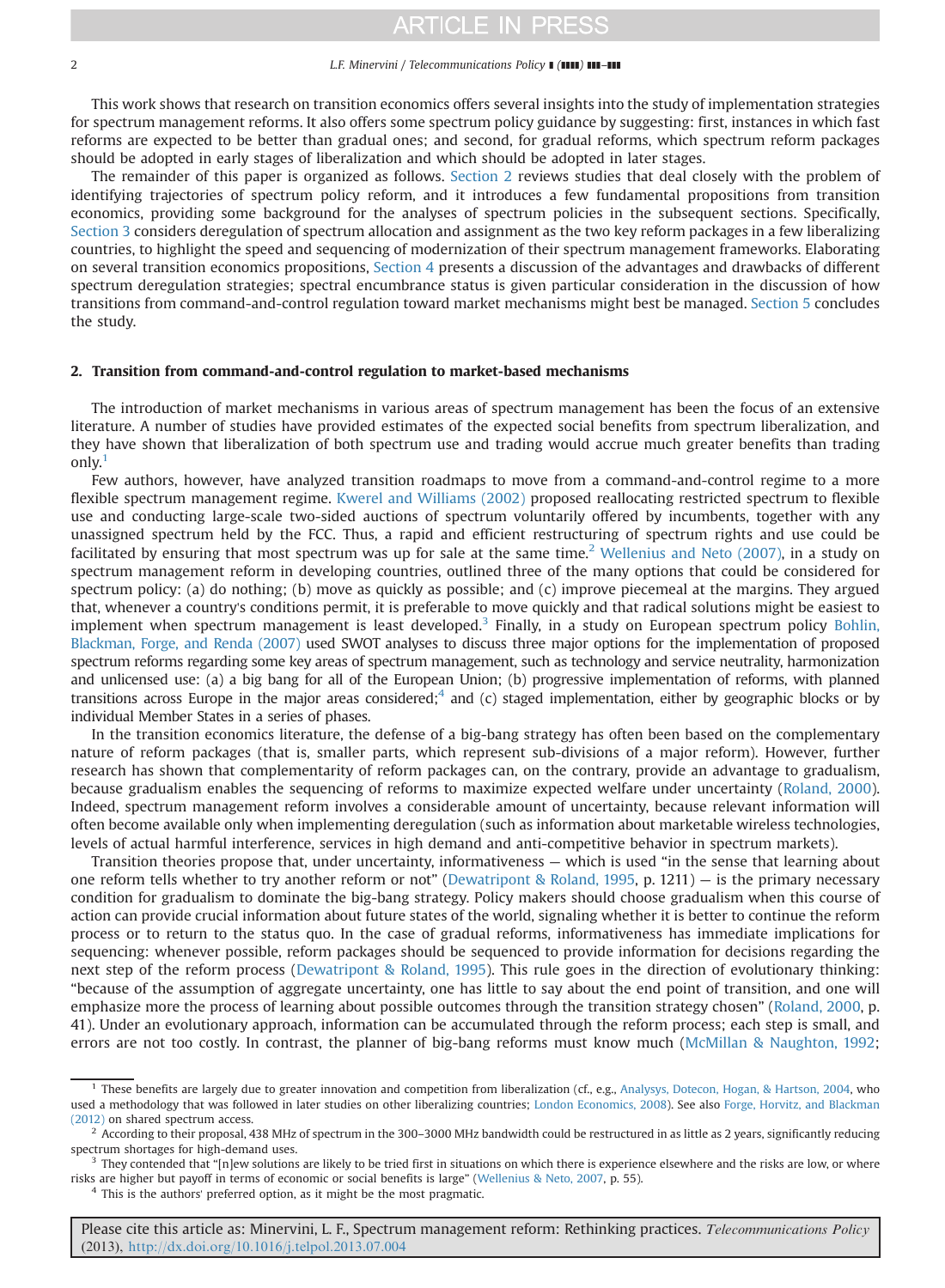<span id="page-2-0"></span>[Murrell, 1992\)](#page-10-0). Moreover, gradualism makes reforms easier to start, because it provides the additional option of early reversal at a lower cost, compared to a big-bang strategy.

To take greater advantage of transition economics, in the following analysis of the speed and sequencing of spectrum management reforms, two relevant areas of the deregulation of spectrum use are assumed: (a) Deregulation of assignment (DASS), that is, changes in the mechanisms that authorize users to access spectrum (notably by introducing auctions and allowing secondary trading and transfers); and (b) Deregulation of allocation (DALL), that is, changes in the framework governing the choice of wireless services, as well as their enabling technologies, by delegation to (licensed) spectrum users of decisions regarding how to use their spectrum efficiently ([Cave et al., 2007\)](#page-9-0).

In the remainder of this paper, DASS and DALL will represent two major reform packages of spectrum policy. Hence, applying transition economics, these two proposed reform packages will constitute the building blocks for positive and normative analyses of spectrum management reform strategies in liberalizing countries.

#### 3. International experiences of spectrum management reform

Several countries have been at the forefront of spectrum reforms and have provided evidence regarding the major liberalization strategies aimed at introducing market-based mechanisms for spectrum management. The countries selected for analyses of spectrum reform packages are the European Union, the Anglo-Saxon countries (the United Kingdom, the United States, Australia and New Zealand), Guatemala and El Salvador. To highlight the speed and sequencing of these countries' reforms, fundamental DASS and DALL developments are briefly reviewed below (reforms are then discussed in Section  $4$ ).<sup>5</sup>

#### 3.1. The European union

The flexibility of spectrum management to enhance efficiency, especially in frequency bands used for commercial services, has been an important theme in European policy for many years. Spectrum management is still largely a Member State competency; however, it should comply with EU law, policy milestones for which were set in 2002.<sup>6</sup>

#### 3.1.1. DASS

European countries are using competitive bidding to assign spectrum licenses for frequency bands in high demand. The most relevant experience has been the European UMTS/ IMT-2000 license assignment in 2000–2001. In 2002, the Framework Directive permitted member states to allow for the transfer of the rights to use radio frequencies between undertakings. In November 2004, the Radio Spectrum Policy Group (RSPG) adopted a cautious stance on trading [\(RSPG,](#page-10-0) [2004](#page-10-0)): they favored a phased approach, leaving the decision to individual countries regarding introduction (or not) and timing. The RSPG was also skeptical about the application of trading in bands catering to some public interest services. However, in 2009, the RSPG published an opinion stating that trading offers public bodies the flexibility to enter into leasing arrangements ([RSPG, 2009\)](#page-10-0).

#### 3.1.2. DALL

In 2004, the European Commission (EC) invited the RSPG to prepare an opinion on WAPECS (Wireless Access Platforms, later changed to Policies for Electronic Communications Services). The RSPG defined WAPECS as "a framework for the provision of electronic communications services within a set of frequency bands […] in which a range of electronic communications networks and electronic communications services may be offered on a technology and service neutral basis, provided that certain technical requirements to avoid interference are met" ([RSPG, 2005,](#page-10-0) pp. 2–3). In 2006, the EC proposed that "based on common EU rules, greater flexibility in spectrum management could be introduced by strengthening the use of general authorizations whenever possible. When not possible, owners of spectrum usage rights should not be unduly constrained but, subject to certain safeguards, have the freedom to provide any type of electronic communications service ('service neutrality') using any technology or standard under common conditions ('technological neutrality')".<sup>7</sup> Furthermore, in 2006, the European Parliament urged the Commission to facilitate the coexistence of different types of licensing models.<sup>8</sup> Then, in 2010, the RSPG, in its opinion on the first radio spectrum policy program, also stated that management of spectrum for military and civil (commercial and non-commercial) services should be reviewed to take account of best practices [\(RSPG, 2010\)](#page-10-0).

The aim here is to provide essential information about major steps in the implementation of spectrum policy reforms in the two areas identified for analysis (DASS and DALL). Much more information on several piecemeal issues is available in a number of reports (e.g., [McLean Foster & Co., 2007](#page-10-0)) and by browsing regulators' documents. Some readers might prefer to move on to the discussion of spectrum policies.

<sup>6</sup> See [http://ec.europa.eu/information\\_society/policy/ecomm/radio\\_spectrum/documents/legislation/index\\_en.htm#dir2002](http://ec.europa.eu/information_society/policy/ecomm/radio_spectrum/documents/legislation/index_en.htm#dir2002). This legislation was amended in 2009.

 $^7$  See [http://www.europarl.europa.eu/oeil/popups/summary.do?id](http://www.europarl.europa.eu/oeil/popups/summary.do?id=944476&t=d)=944476&t=[d.](http://www.europarl.europa.eu/oeil/popups/summary.do?id=944476&t=d) A noteworthy example is the approval of the revised GSM Directive: the updated Directive allows the 900 MHz frequency band to be used to provide faster, pan-European services, such as mobile Internet, while ensuring the continuation of GSM services.

 $8$  European Parliament resolution Towards a European policy on the radio spectrum, (2006/2212(INI)), adopted in 2007.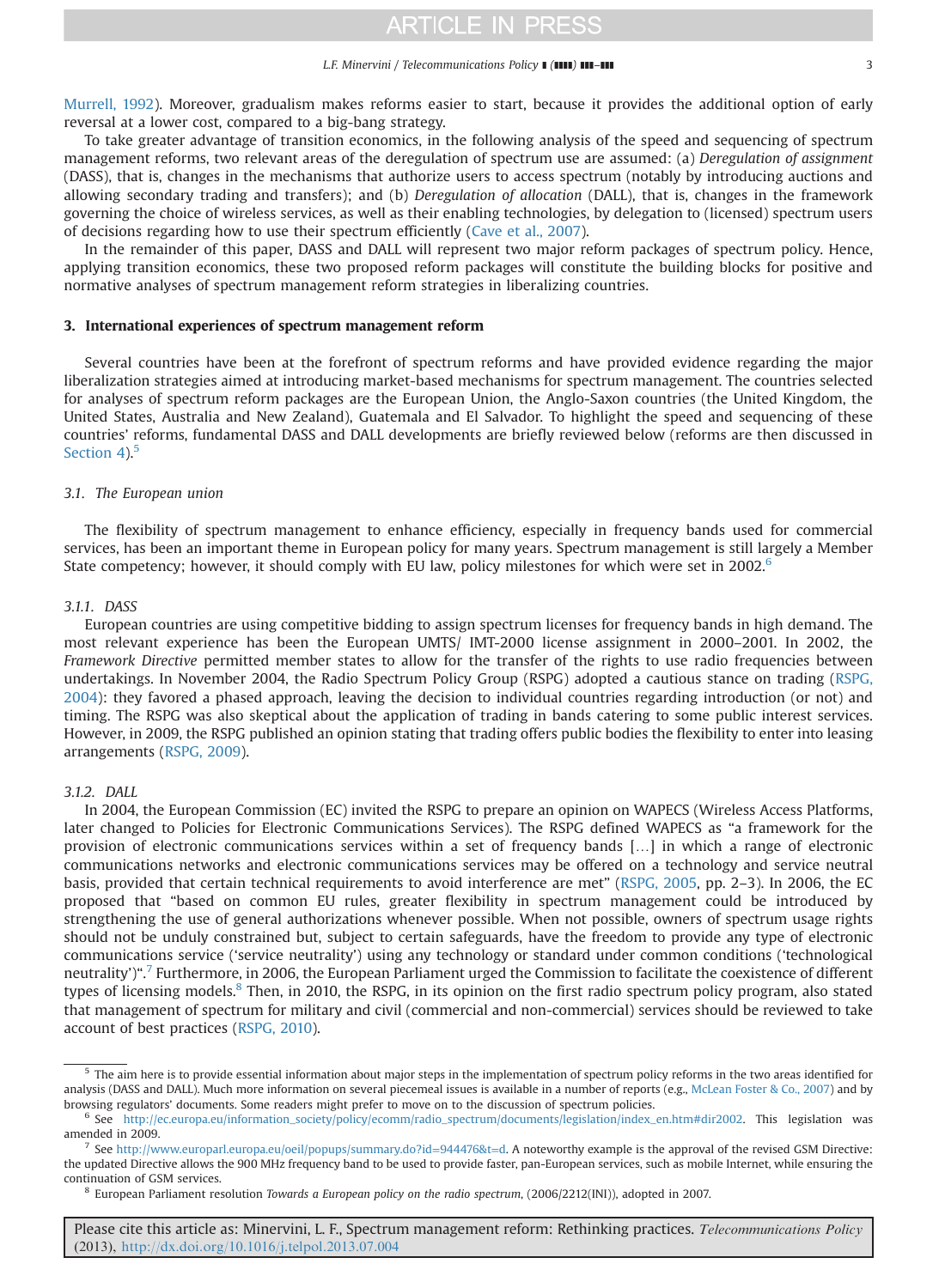#### 4 L.F. Minervini / Telecommunications Policy **[ (IIII) 111-111**

### 3.2. The United Kingdom

The UK has been at the forefront of spectrum policy reform among European countries ([Cave, 2002\)](#page-9-0). In its Spectrum framework review (SFR) of 2004, Ofcom announced a new deregulatory approach ([Ofcom, 2004](#page-10-0)).

#### 3.2.1. DASS

SFR indicated that Ofcom's preferred method of spectrum assignment to operators — particularly when demand is likely to exceed supply — is by way of auction. Spectrum trading was introduced at the end of 2004. Since then, trading has been progressively extended to a broad range of licenses. The holders of certain wireless telegraphy licenses are allowed to transfer all or part of their rights and obligations to other parties.<sup>9</sup> However, trading volumes have been low, especially at the beginning.

#### 3.2.2. DALL

The liberalization process was launched in 2005 in three license sectors: business radio; fixed wireless access; and fixed links. In 2006, in experimenting with property rights licensing, Ofcom introduced spectrum usage rights (SURs), which restrict the interference a license holder is allowed to cause, rather than restricting transmitted power [\(Ofcom, 2006](#page-10-0); [Webb,](#page-10-0) [2009](#page-10-0)). Although very few licenses were issued, the SURs represent a rare example of a service-neutral regime in Europe. Ofcom also introduced two different ways to liberalize specific groups of licenses: (a) by changing existing individual licenses, for which license holders submit an application for a change to the usage conditions; and (b) by generically changing the license conditions. This second approach was aimed at making the license conditions as flexible as possible.

#### 3.3. The United States

Liberalized spectrum management primarily relates to non-government spectrum (government spectrum, especially for military use, continues to be under command-and-control methods).

#### 3.3.1. DASS

In 1993, taking into account budget requirements and the defects of lotteries, the FCC was provided with the statutory authority to conduct spectrum auctions, which have been used since 1994. With regard to secondary trading, the 2002 Spectrum Policy Task Force report expressed its support for a clear definition of tradable property-like rights for spectrum ([FCC, 2002](#page-9-0), esp. pp. 55–58). Two alternative models of spectrum reuse were promoted: (a) a secondary markets model, which enables the licensee to determine what rights it is willing to sub-license, if any, and to whom; and (b) an easements<sup>10</sup> or underlay model, which entitles the regulator to determine what rights, if any, must be provided to third parties.<sup>11</sup> Then, in 2003, procedures for spectrum leasing were substantially liberalized.<sup>12</sup> The FCC provided two modes of liberalized arrangements. The first mode is spectrum manager licensing, in which the licensee retains both de jure control (i.e., legal control) and effective de facto control (i.e., working control) over the leased spectrum. The second mode is the de facto transfer mode, in which the licensee retains de jure control but transfers de facto control to the lessee; in this case, prior FCC approval is still required. In 2004, the FCC further liberalized the process; most notably, the FCC attempted to clear the way for forms of opportunistic use of spectrum.<sup>13</sup>

#### 3.3.2. DALL

By and large, US spectrum access regulations have focused on power limits to constrain spectrum use and harmful interference among users. Thus, with regard to technology and service neutrality, the US approach has allowed for flexibility in the rules for spectrum use, especially after the adoption in 1999 of new spectrum management principles to encourage technological innovation. However, the FCC power limits could greatly (or even excessively) restrict the range of technologies/services permitted in a radio frequency band [\(Hazlett, 2008a;](#page-10-0) [Kwerel & Williams, 2010\)](#page-10-0).

#### 3.4. Australia

Australia began a series of major policy reforms in the early 1990s [\(BTCE, 1990\)](#page-9-0).

<sup>9</sup> See <http://www.ofcom.org.uk/radiocomms/ifi/trading/tradingguide/tradingguide.pdf> on the different types of transfers allowed.

<sup>&</sup>lt;sup>10</sup> Under US law, an easement is a limited right to use property belonging to another, especially to gain access.

<sup>&</sup>lt;sup>11</sup> For instance, UWB devices are permitted to operate in licensed spectrum without first obtaining the permission of the licensee.

<sup>&</sup>lt;sup>12</sup> See [http://wireless.fcc.gov/licensing/index.htm?job](http://wireless.fcc.gov/licensing/index.htm?job=secondary_markets)=secondary\_markets, First report and order and further notice of proposed rulemaking (FCC 03–113).

<sup>&</sup>lt;sup>13</sup> See [http://wireless.fcc.gov/licensing/index.htm?job](http://wireless.fcc.gov/licensing/index.htm?job=secondary_markets)=secondary\_markets, Second report and order, order on reconsideration, and second further notice (FCC 04–167).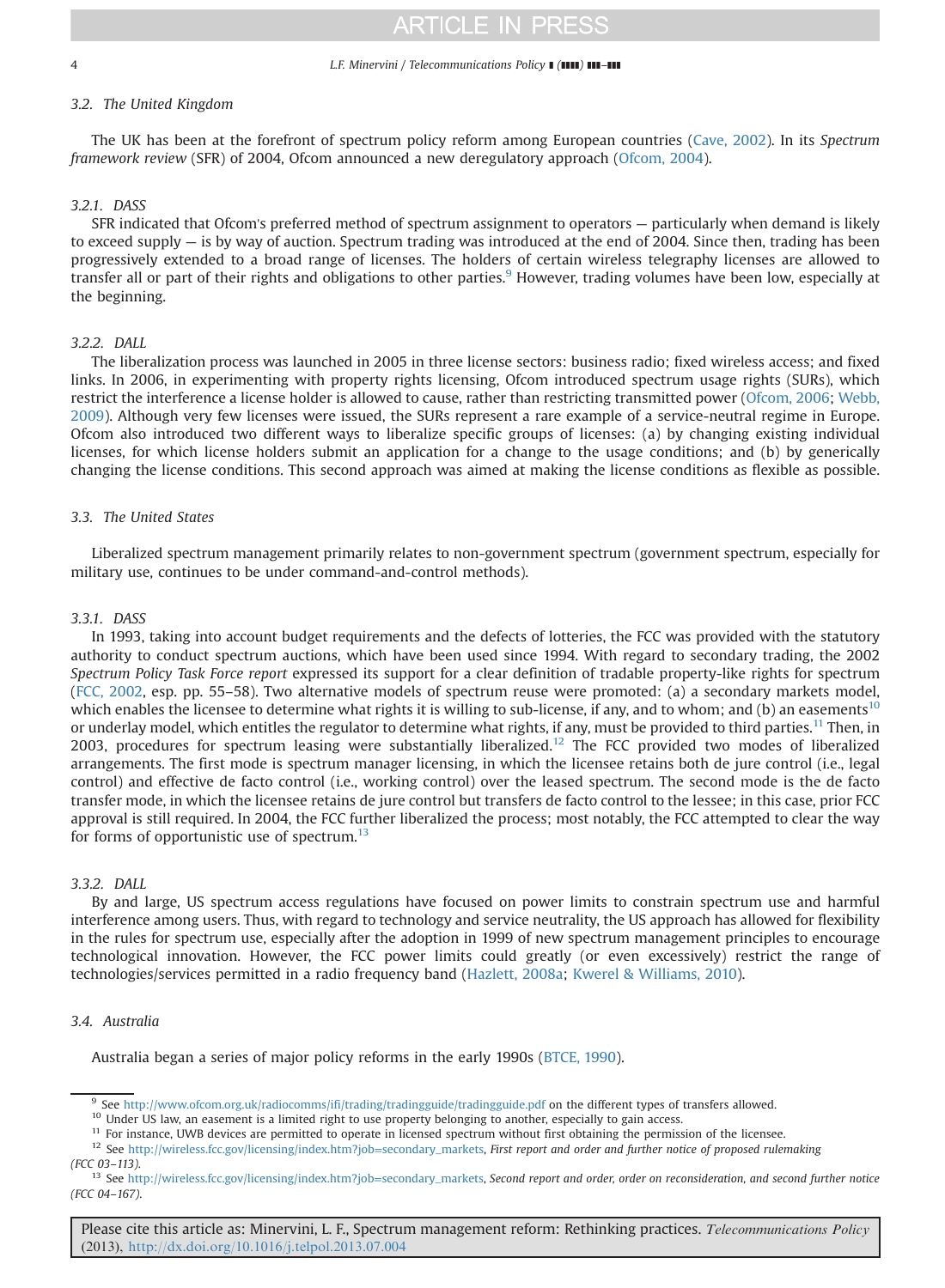#### L.F. Minervini / Telecommunications Policy **[4011] [1111] 111 111 111 111 111 111 111 111 111 111 111 111 111 111 111 111 111 111 111 111 111 111 111 111 111 111 111**

#### 3.4.1. DASS

In 1994, Australia held an auction for the first time to assign MDS spectrum (2.3 GHz). A number of broadcasting and open narrowcasting<sup>14</sup> licenses were auctioned between 1996 and 2005, although auction activity has slowed drastically since 2001 (with the collapse of the dotcom boom). Trading of spectrum licenses — a new market-oriented form of licensing — was a fundamental element of the Radiocommunications Act 1992;<sup>15</sup> however, the first spectrum licenses were not issued until 1997, and apparatus licenses — the traditional administrative type of licenses — became tradable in 1995. Spectrum license holders are able to sell, lease, repackage and change the use of their standard trading units (STUs), which cover a predetermined geographic area and frequency band.<sup>16</sup> Notwithstanding the introduction of STUs, the rate of trading has been quite slow ([Productivity Commission, 2002;](#page-10-0) [ACMA, 2008\)](#page-9-0).

#### 3.4.2. DALL

Apparatus licenses remain very service- and technology-specific. Spectrum licensing has created additional flexibility, as no service or technology constraints are specified.17 However, technical frameworks for spectrum licenses (SLs) are designed with an intended use in mind, and once a license has been issued, its core conditions can only be changed by the ACMA. In the 2.3 GHz band, a large number of SLs were expected to be used for WiMax, but they were eventually left idle by their owner (Austar), particularly in non-metropolitan areas ([Freyens](#page-9-0) [& Yerokhin, 2011](#page-9-0)). A similar problem was encountered in two 4 MHz wide spectrum spaces around 500 MHz; after public consultation, the ACMA determined that those licensed spaces were not favoring the types of services which are most likely to use this frequency band. Therefore they reverted to apparatus licenses in 2012.

#### 3.5. New Zealand

New Zealand has gone further than most countries in treating spectrum as a commodity, but continues to manage most frequency bands administratively [\(Jackson, 2011\)](#page-10-0). The Radiocommunications Act 1989 established a new spectrum licensing regime: (a) the management rights regime (MRR) provides flexible management in approximately 30%of spectrum and is applicable to spectrum used primarily for commercial purposes; (b) the radio license regime (RLR) applies to spectrum used for services of public interest, or where there is no shortage of spectrum supply; finally, (c) general user licenses (GULs), managed under the MRR or the RLR, are designed for low powered devices such as garage door opening systems and WiFi  $(MED, 2005).$  $(MED, 2005).$  $(MED, 2005).$ <sup>18</sup>

#### 3.5.1. DASS

The MRR treats spectrum rights as tradable property and encompasses two tiers of spectrum rights: first, management rights (MRs), which give holders exclusive rights to a frequency band for up to 20 years; second, spectrum licenses, which are assigned within MRs by a right holder. The Radiocommunications Act 1989 allowed spectrum transfers from one manager to another; then the Radiocommunications Amendment Act 2000 gave government the power to sell or auction MRs.19 The first (sealed-bid, second price) tender took place in 1989. The level of secondary trading was low at the beginning, and mainly confined to FM and AM radio broadcasting licenses; moreover, trades had not involved a change in use ([MED, 2005\)](#page-10-0).

#### 3.5.2. DALL

The MRR allows to allocate spectrum in its most flexible and technology-neutral form, according to the type of service proposed by right holders and the criteria against which access is assigned [\(MED, 2005](#page-10-0)). As a result of a recent inquiry, no major changes were proposed to the current spectrum management framework. Congestion problems are dealt with on a case-by-case basis ([MED, 2009](#page-10-0)).

#### 3.6. Central American reformers

Guatemala adopted a simple form of spectrum market, which, in the case of non-public sector spectrum, gave private parties exclusive control over bandwidth usage ([Ibarguen, 2003;](#page-10-0) [Hazlett, Ibarguen,](#page-10-0) & [Leighton, 2007\)](#page-10-0). The Ley general de

<sup>&</sup>lt;sup>14</sup> Open narrowcasting services are broadcasting services the reception of which is subject to limitations; see [http://www.acma.gov.au/web/standard/](http://www.acma.gov.au/web/standard/pc=PC_90044) pc=[PC\\_90044.](http://www.acma.gov.au/web/standard/pc=PC_90044)

 $15$  The Act provided for a new comprehensive system of licensing. A spectrum licence authorizes the operation of (non-specified) devices within a defined spectrum space and licence conditions; it is fully tradable, can be divided and aggregated and is issued for periods of up to 15 years. An apparatus license generally authorizes the operation of a transmitter or receiver at a particular location. A class license provides open access to spectrum on a shared basis (use of equipment in class-licensed bands must comply with license conditions).

<sup>&</sup>lt;sup>16</sup> See [http://www.acma.gov.au/scripts/nc.dll?web/standard/1001/pc](http://www.acma.gov.au/scripts/nc.dll?web/standard/1001/pc=PC_300171)=PC\_300171. Note that the Radiocommunications Act 1992 has safeguards for change of use (in particular, the regulator can change license conditions, with or without agreement from the license holder).

<sup>&</sup>lt;sup>17</sup> Examples include the introduction of the wireless broadband service (in part of the spectrum licensed band used elsewhere for 3 G mobile telephony) and the introduction of a land mobile network for the Western Australia police force, using the spectrum licensed 500 MHz band.

<sup>&</sup>lt;sup>18</sup> This licensing regime shares similarities to that in Australia.

<sup>&</sup>lt;sup>19</sup> Government has chosen to retain some MRs (and to issue spectrum licenses), typically for broadcasting uses.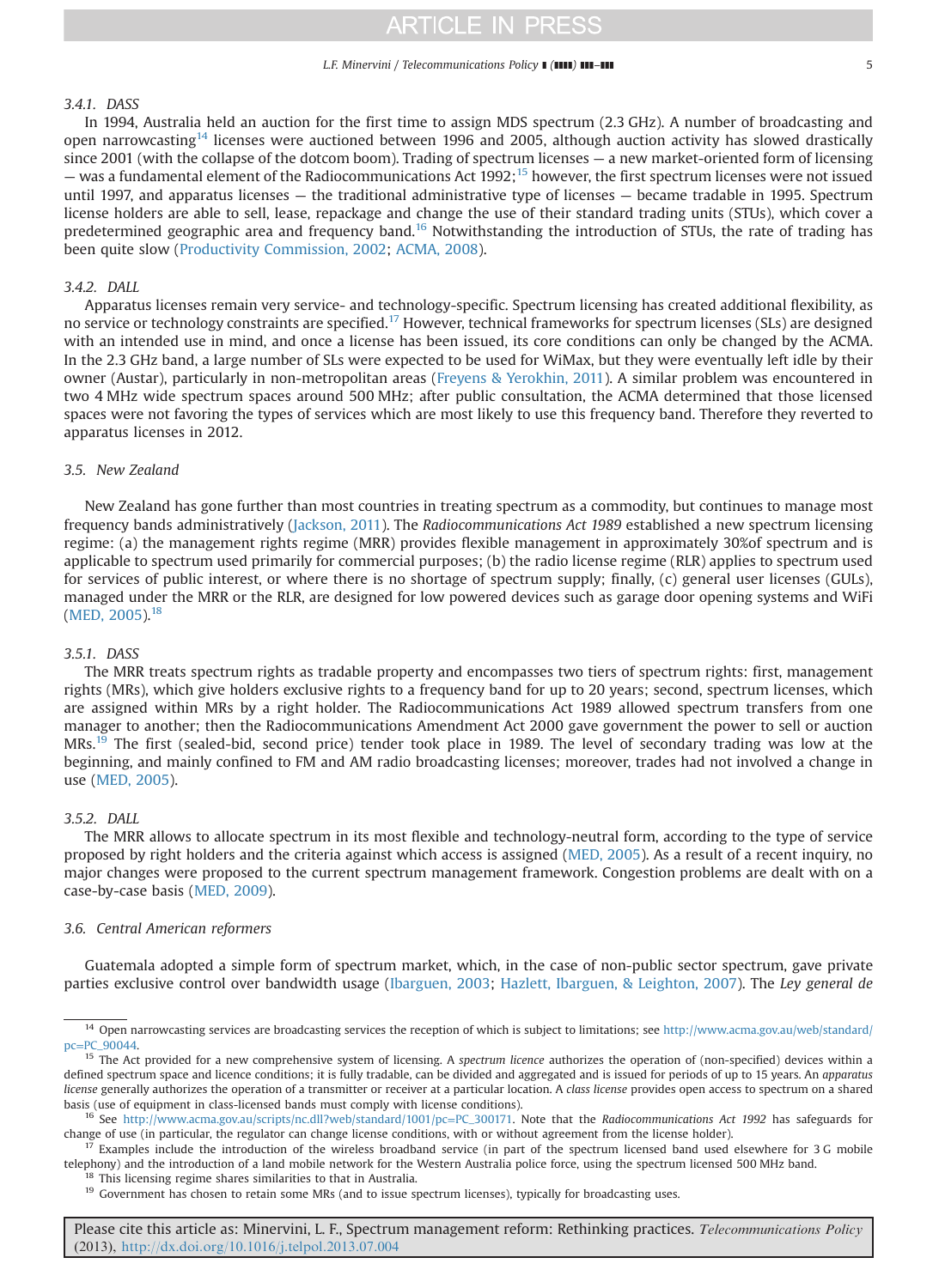#### <span id="page-5-0"></span>6 **I.F. Minervini / Telecommunications Policy | (||||||||||||||||**

telecomunicaciones of 1996 introduced the so-called titulos de usofructos de frecuencias (TUFs, i.e., a system of usufruct titles to spectrum).<sup>20</sup> TUFs can be leased, sold, subdivided or aggregated at will, and they last for 15 years (renewable on request). Individuals can apply for TUFs to any unused spectrum, and in cases of competing applications, the TUFs are auctioned. Following the enactment of the law, approximately 3000 TUFs were auctioned between 1997 and 1999. The Guatemalan independent regulatory body is responsible for the registry of TUFs and was conceived of as an administrator to enforce specified rules. Interference problems are solved first by private negotiation and then by arbitration, if necessary ([Ibarguen,](#page-10-0) [2003](#page-10-0)).

In 1997, El Salvador adopted a reform similar to that introduced in Guatemala. Any person or firm could request the titles to frequency bands not assigned to other users. Assignments became usufruct titles, not subject to being reclaimed by the government; however, annual spectrum fees must be paid in El Salvador [\(Hazlett et al., 2007\)](#page-10-0).<sup>21</sup>

#### 4. Discussion of spectrum policies in transition

In the liberalizing countries surveyed, strategies for spectrum management reform have differed substantially. Central American reformers are the only ones who have chosen a somewhat big-bang approach, whereas most countries have been moving gradually from command-and-control regulation to more decentralized decisions of spectrum management ([Table 1](#page-6-0)).

Gradual reforms usually start from DASS in a few frequency bands allocated to commercial services: spectrum auctions are held in cases of excess demand, while spectrum secondary trading and transfers are considered for an increasing number of bands. Change of use (i.e., DALL) is introduced later, and it appears to be subject to close regulatory scrutiny (for instance, in the US, in the UK and in Australia). By and large, expansion toward more private property-like rights to use spectrum has lagged.

Implementation of gradual strategies has benefitted from learning from experience regarding the effectiveness of various policy actions. This learning has influenced the reform process and suggested policy changes as reforms were being implemented. The country survey shows that regulators have consulted with stakeholders, to ease collection of information on the techno-economic use of spectrum and to make information publicly available whenever possible. In general, deregulation has been undertaken with regard to various frequency bands in an incremental manner (e.g., WAPECS in Europe). Different types of licensing regimes have coexisted and less rigid procedures have been used to change spectrum assignment or allocation (e.g., for spectrum transfers). In addition, reforms undertaken in other countries could be used as further experiential learning (cf. [Dewatripont](#page-9-0) & [Roland, 1995](#page-9-0), p. 1212; [Pitlik, 2007](#page-10-0)); however, policy actions cannot be imported from one country and applied elsewhere in a straightforward manner (cf. [Murrell, 1995](#page-10-0)).

#### 4.1. Uncertainty, informativeness and evolutionary reforms

The role of information is central to evolutionary theories, which emphasize the benefits of gradual approaches where there is uncertainty. Hence, transitions should proceed incrementally where information that could steer reform processes can be collected along the way. For instance, in some cases, the Australian regulators have been more conservative than originally envisaged (as in the design of neutrality parameters for licenses awarded in some recent auctions). To provide another example, the UK regulator apparently shelved its 2004 plans regarding implementation of SURs, although growing interest in spectrum sharing, in some frequency bands, is regenerating attention in SURs [\(Cave & Webb, 2012\)](#page-9-0).

Some countries' decisions to adopt fees based on opportunity costs can be similarly considered in the evolutionary perspective.<sup>22</sup> Incentive fees can be useful in gradual reforms as a proxy for spectrum markets and as a means to gather information to help develop a reform program. In fact, opportunity cost schemes have the potential to reveal, for instance, situations where services occupy spectrum inefficiently (as happened with some public spectrum holdings in the UK and elsewhere).

#### 4.2. Big-bang versus gradual reforms

Transition economics literature has provided some insights into the striking difference between the rapid liberalization implemented by Central American reformers and the gradual reforms chosen by others. Theoretical research has suggested that big-bang reforms can be optimal in circumstances in which there is a sufficient combination of: (a) a positive and large outcome expected from a big-bang strategy; (b) no learning from partial reforms or no option value of early reversal of a

 $20$  A physical TUF is a paper certificate listing the frequency band, hours of operation, maximum transmitted power, maximum power emitted at the border, geographic territory and duration of rights.

<sup>21</sup> In some countries, spectrum fees based on opportunity cost have been used. This practice is discussed below.

<sup>&</sup>lt;sup>22</sup> Use of AIP (i.e., administrative incentive pricing) for public sector spectrum holdings, which are not priced on the market, introduces payments that move away from mere cost recovery ([Cave et al., 2007,](#page-9-0) esp. Ch. 12). In the UK, the spectrum used by the Ministry of Defense constitutes a conspicuous example of AIP. Australia arguably had a system of AIP, although on an ad hoc basis, at least since the 1980s. Other countries have introduced, or considered, opportunity cost pricing; for instance, Canada has its Spectrum efficiency incentive pricing.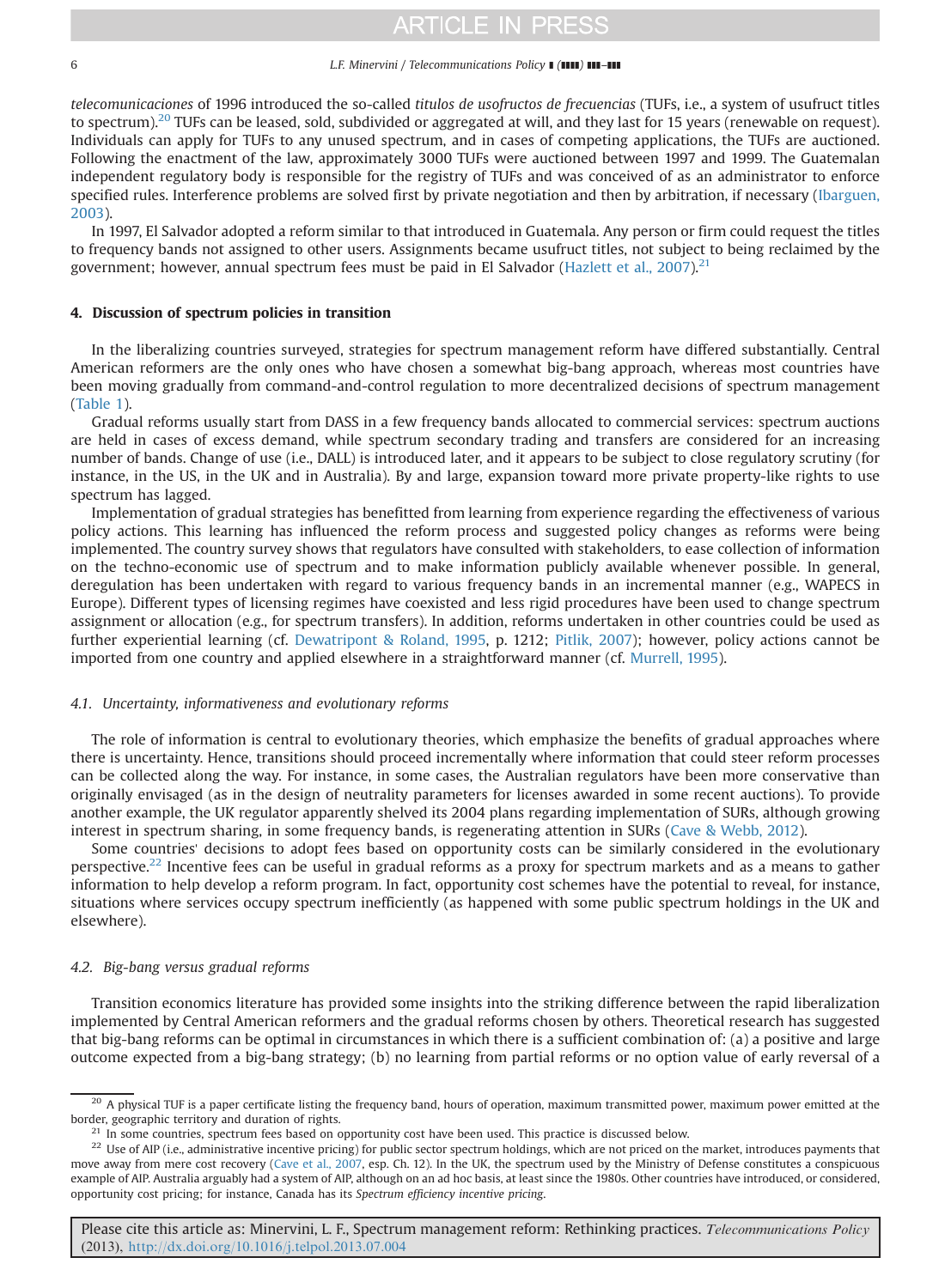#### L.F. Minervini / Telecommunications Policy **[(1111) 111-111 111-111** 7

#### <span id="page-6-0"></span>Table 1

Major liberalization measures and timing in the countries surveyed.

|                       | Major liberalization measures and timing            |                                               |                                                                                                                                          |
|-----------------------|-----------------------------------------------------|-----------------------------------------------|------------------------------------------------------------------------------------------------------------------------------------------|
|                       | Deregulation of assignment (DASS)                   |                                               | Deregulation of allocation (DALL)                                                                                                        |
|                       | Spectrum auctions                                   | Spectrum secondary trading                    |                                                                                                                                          |
| Europe                | 2000-2001, 3 G<br>spectrum auctions                 | 2002. Framework Directive                     | 2005, Communication on a market-based approach                                                                                           |
|                       |                                                     |                                               | 2006, review of EU regulatory framework                                                                                                  |
| UK                    | 2000, first auction                                 | 2004, Spectrum framework<br>review            | 2006, Spectrum usage rights                                                                                                              |
| <b>USA</b>            | 1994. first auction                                 | 2003, First report and order<br>(FCC 03-113)  | 1999, statement on principles to encourage the development of new<br>telecommunications technologies<br>2002, Spectrum Policy Task Force |
|                       |                                                     | 2004, Second report and order<br>(FCC 04-167) |                                                                                                                                          |
| Australia             | 1994. first auction                                 | 1995, trading of apparatus<br>licenses        | 1992, Radiocomm. Act                                                                                                                     |
|                       |                                                     | 1997, trading of spectrum<br>licenses         | 1997, spectrum licenses                                                                                                                  |
| <b>New</b><br>Zealand | 1989. first auction                                 | 1989. Radiocomm. Act                          | 1989, management rights regime                                                                                                           |
| Central<br>America    | 1996, Ley general de telecomunicaciones (Guatemala) |                                               |                                                                                                                                          |
|                       | 1997, Ley de telecomunicaciones (El Salvador)       |                                               |                                                                                                                                          |

negative outcome;<sup>23</sup> or (c) too costly partial reforms, notably because of delays in the implementation of welfare-increasing policies ([Roland, 2000\)](#page-10-0). It can be argued that this was the case in Central America (cf. [Ibarguen, 2003](#page-10-0); [Hazlett et al., 2007](#page-10-0)), where a gradual spectrum reform would not have been informative, that is, able to provide signals to maximize expected payoffs by appropriate sequencing of reform packages.

In Guatemala and El Salvador, spectrum was not as encumbered as in other countries (cf. also [Cave et al., 2007,](#page-9-0) Ch. 16; [Wellenius & Neto, 2007](#page-10-0)). European and Anglo-Saxon countries make extensive use of spectrum; therefore, spectrum policy changes require much technical information and careful scrutiny to address a variety of technological, economic and legal issues, such as harmful interference, anti-competitive behavior, windfall gains and losses. For instance [Kwerel and Williams](#page-10-0) [\(2002\)](#page-10-0) suggested that consumers would benefit from their proposals of spectrum liberalization, while business and the Treasury would either gain or lose; [Lie \(2004\)](#page-10-0) mentioned increased risk of interference, heightened competition concerns (especially with regard to spectrum hoarding), higher transaction costs in assembling spectrum bands in contiguous areas, increased difficulties in realizing welfare benefits resulting from international harmonization and standardization (cf. also [Analysys et al., 2004](#page-9-0); [Cave et al., 2007;](#page-9-0) [Hazlett, 2008b](#page-10-0)).<sup>24</sup> Moreover, vested interests are stronger in European and Anglo-Saxon countries, especially with regard to broadcasters, mobile network operators and public sector spectrum users.<sup>25</sup> In contrast, where spectrum is not extensively used, there are lower barriers to changing the status quo and a smaller degree of uncertainty. Therefore, the intensity of spectrum usage plays a crucial role in the decision between big-bang reforms and gradual reforms.

In the remainder of this sub-section, the model in [Dewatripont and Roland \(1995\)](#page-9-0) is adapted to isolate the parametric conditions under which a big-bang DASS/DALL reform is preferable to gradual implementation of these reforms, given spectral encumbrance status. The notation used here is the same used in the original model, but  $R_1$  and  $R_2$  become DASS and DALL, respectively. The outcome generated by reform  $i$  ( $i$ =DASS, DALL) depends on a partition of the set of possible states of nature having N<sub>i</sub> elements, the kth element being denoted by  $s_{ik} \epsilon \{s_{i1}, s_{i2}, ..., s_{iNi}\}$ ;  $s_{DASSK}$  and  $s_{DALLm}$  denote the realized state for DASS and DALL; the costs of reversal are denoted by  $-\xi_i$ , with  $\xi_i < 0$ , when reform i is implemented alone and by  $-\xi_i$ ,<br>with  $\xi < 0$ , when both reforms are implemented  $2^6$ with  $\xi$  < 0, when both reforms are implemented.<sup>26</sup>

 $^{23}$  In other words, any adverse signals from partial reform would not be so large as to warrant stopping the reform (cf. [Dewatripont & Roland, 1995,](#page-9-0) p. 1211).

<sup>&</sup>lt;sup>24</sup> [Cave \(2010\)](#page-9-0) suggested that switching to a market method of allocating spectrum introduces incentives to resist forms of spectrum hoarding, which are likely to occur when regulatory constraints limit the substitutability of frequencies.

<sup>25</sup> See [Kwerel and Williams \(2002\),](#page-10-0) [Hazlett \(2003\)](#page-10-0) and [Jackson \(2011\)](#page-10-0). See also [Hazlett \(2008a\)](#page-10-0) and [Ofcom \(2007\)](#page-10-0) on broadcasting; [Cave \(2010\)](#page-9-0) on mobile (virtual) network operations; [ERG and RSPG \(2009\)](#page-9-0) and [Cave et al. \(2007\)](#page-9-0), Ch. 6 on windfall gains and losses.

<sup>&</sup>lt;sup>26</sup> The following conditions are imposed:  $\xi_{DASS}+\xi_{DALL}\leq \xi$  < min { $\xi_{DASS}$ ,  $\xi_{DALL}$ }. Also, realizations of states of nature for reform *i* are ranked according to the expected outcome of having both reforms implemented, given that  $s_{ik}$  has been realized. Note that DASS and DALL are independent and complementary reforms. See [Dewatripont and Roland \(1995\)](#page-9-0) for additional details of their model.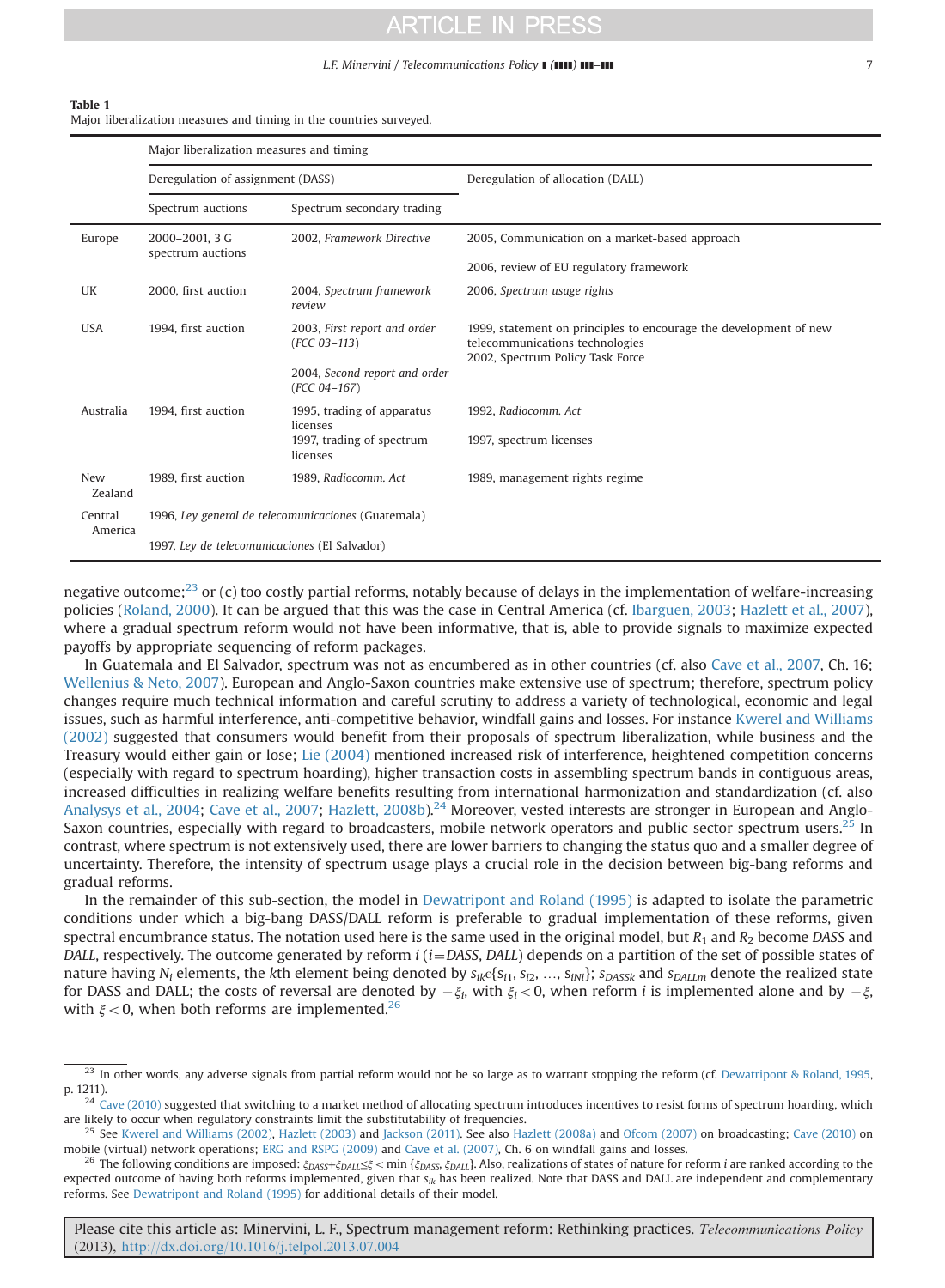### 8 **B** *L.F. Minervini / Telecommunications Policy* **[ (IIII) 111-111**

**ARTICLE IN PRESS** 

Assume the European and Anglo-Saxon cases can be distinguished from the others using  $-\xi_i$  as a proxy for spectral<br>umbrance, because heavy spectral encumbrance implies greater reversal costs when adverse signals occur dur encumbrance, because heavy spectral encumbrance implies greater reversal costs when adverse signals occur during the reform process (e.g., a high number of disputes for harmful interference or an insufficient number of trades for market liquidity).

A big-bang strategy leads to the expected payoff

$$
BB = (1 - \delta)E_{k,m}O(s_{DASSk}, s_{DALLm}) + \delta E_{k,m} \max\{\xi, O(s_{DASSk}, s_{DALLm})\},\tag{1}
$$

where  $\delta$  is a discount factor ( $\delta$  < 1), and  $E_{k,m}$  O( $s_{DASSk}$ ,  $s_{DALLm}$ ) is the expected outcome of both reforms before the realizations of either  $s_{DASSk}$  or  $s_{DALLm}$ .

The maximum expected payoff under a gradualist strategy, in which DASS is implemented before DALL, is denoted by GR<sub>DASS</sub>, DALL. Assuming that DASS is associated with the realization s<sub>DASSk</sub>, the decision to also implement DALL gives the expected payoff

$$
DAL(s_{DASSk}) = (1 - \delta)E_mO(s_{DASSk}, s_{DALLm}) + \delta E_m \max\{\xi, O(s_{DASSk}, s_{DALLm})\},\tag{2}
$$

where  $E_m$  O(s<sub>DASSk</sub>, s<sub>DALLm</sub>) is the expected outcome of implementing DALL (given that s<sub>DASSk</sub> has been realized). It is also assumed that  $DAL(S_{DASS}) < \xi_{DASS}$  if  $k < k$ , that is, if a signal with an index less than k is realized. The probability of  $k < k$  is Pr  $(k < k)$ .

Thus, the expected payoff under gradualism is

 $GR_{DASSDALL} = (1-\delta)E_kH(s_{DASSL}) + \delta Pr(k < k)\xi_{DASS} + \delta Pr(k \ge k)DALL(s_{DASSL}|k \ge k)$  (3)

where  $E_kH(s_{DASSk})$  is the expected outcome after only DASS has been implemented, and  $s_{DASSk}$  is realized.

**Proposition 1.** GR<sub>DASS</sub>,  $DALL > BB$  if and only if

 $\xi_{DASS} < T \equiv -DALL(s_{DASSk}|k \lt k) - [(1-\delta)/\delta] [\text{BB}-E_kH(s_{DASSk})]/\text{Pr}(k \lt k)^{27}$ 

-Proposition 1 shows that a necessary and sufficient condition for gradualism to dominate big-bang reforms is that the reversal cost of the first reform (for instance DASS) is less than the threshold T.

When  $-\xi_{DASS}$  is high, GR<sub>DASS</sub>,  $DALL > BB$  when T is high enough. Given the value of  $\delta$ , T increases — other things being equal<br>see DALL(s<sub>press</sub>uk  $\leq k$ ) decreases: BB – E. H(spress) decreases: or Pr(k  $\leq k$ ) increase — as: DALL( $s_{DASSk}|k \lt k$ ) decreases; BB –  $E_k H(s_{DASSk})$  decreases; or Pr( $k \lt k$ ) increases.

Arguably, in cases where spectrum is not heavily encumbered,  $Pr(k < k)$  is low, BB –  $E_k H(s_{DASSk})$  is positive and relatively large, and DALL( $s_{DASSk}|k\lt k$ ) is not too negative.<sup>28</sup> That is, where spectrum usage is not high, reversal cost is likely to fall above the threshold, and a gradual approach to reform is not preferable to a big-bang approach.

Finally, let  $\delta$  vary. T is larger the higher the value of  $\delta$ . Interpreting  $\delta$  as the speed with which reforms are implemented, this means that the more rapid implementation is, the more likely a gradual approach is to be preferable to a big-bang approach.<sup>29</sup>

#### 4.3. Reform complementarity

In general, spectrum trading has only a small impact on spectrum efficiency, if unaccompanied by flexible spectrum rights enabling change of use (cf. [Valletti, 2001;](#page-10-0) [Analysys et al., 2004](#page-9-0); [Hazlett & Muñoz, 2009](#page-10-0)). Our review of spectrum policies suggests that the two major reform packages — DASS and DALL — can be seen as complementary by regulators, who have considered that acting on both DASS and DALL (instead of only one) would accrue greater benefits. However, DALL has been more complex, and its progress has been slower. This lack of flexibility in changing spectrum use might explain, at least in part, why trades have been fewer than usually expected after DASS (cf. [Xavier & Ypsilanti, 2006;](#page-10-0) [Hazlett et al., 2007\)](#page-10-0).

A more market-oriented design of licensees' spectrum rights might accrue Pareto-improving benefits in a manner similar to that experienced in economies in transition – notably China – through the so-called dual-track system [\(McMillan](#page-10-0) & [Naughton, 1992;](#page-10-0) [Roland, 2000,](#page-10-0) Ch. 6): current spectrum licensees would continue their traditional operations, while additional operations would be allowed initially at the margin, under licensees' responsibilities for interference control in their shared spectrum.<sup>30</sup> This method might help to develop  $-$  and increasingly rely upon  $-$  spectrum usage rights, rather than command-and-control regulation, for more efficient spectrum sharing (cf. [Analysys et al., 2004;](#page-9-0) [Baumol](#page-9-0) & [Robyn,](#page-9-0) [2006](#page-9-0); [Holland et al., 2012](#page-10-0)).

There is, however, still little empirical evidence for the economic impact of DALL on interference (i.e., on its costs). A growing number of studies have suggested that new approaches should be used in designing license rules, especially in

<sup>&</sup>lt;sup>27</sup> This can be easily shown by rewriting GR<sub>DASS</sub>,DALL in Eq. (3) as GR<sub>DASS</sub>,DALL = (1–δ)  $E_kH(S_{DASS})+\delta BB+\delta Pr(k < k)$  [ $\xi_{DASS}-DALL(S_{DASS})k < k$ ]. Then, straightforward computations yield the thesis.

<sup>&</sup>lt;sup>28</sup> BB- $E_k$  H(s<sub>DASSk</sub>) is likely to be greater than BB- $E_k$  H(s<sub>DALLk</sub>), because DALL brings about the larger share of expected welfare benefits (cf., e.g., <br>lysus et al. 2004) [Analysys et al., 2004\)](#page-9-0).

<sup>&</sup>lt;sup>29</sup> As δ approaches 1, the condition collapses onto  $-\xi_{DASS} < -DALL(s_{DASS} + k \lt k)$ ; that is, gradualism is always better than big bang, provided that  $-\xi_{DASS}$  is always better than big bang, provided that  $-\xi_{DASS}$  is always bet informative reforms are quickly implemented one after the other. At the opposite extreme, as  $\delta$  tends to zero, it becomes increasingly more difficult to have the condition satisfied; that is, when reforms are very slow, big bang can yield a larger benefit as compared to gradualism.

<sup>&</sup>lt;sup>30</sup> The Licensed/Authorized Shared Access regulatory approaches (LSA/ASA) aim to allow licensed IMT spectrum to be used by more than one entity [\(RSPG, 2011](#page-10-0)).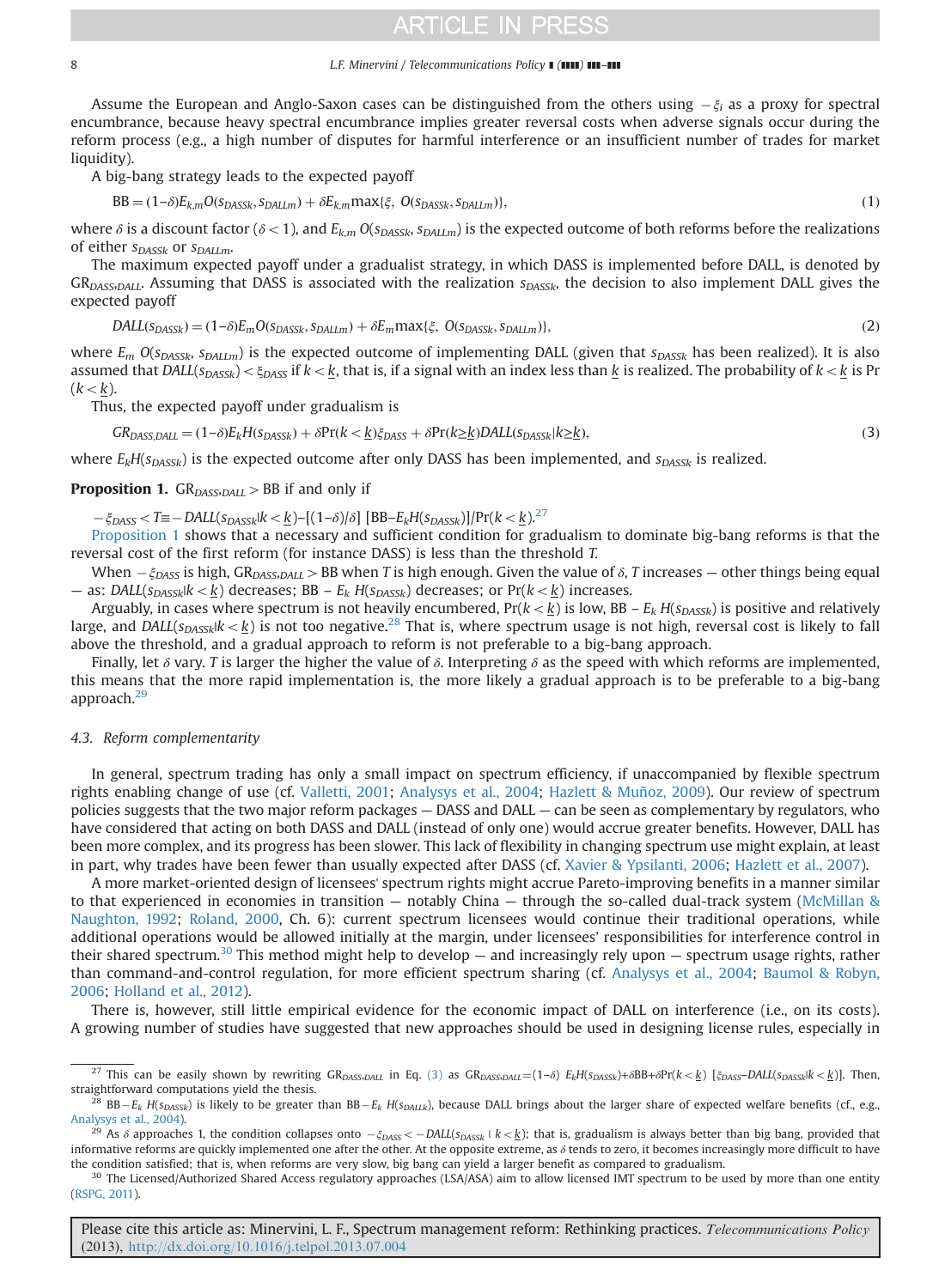#### L.F. Minervini / Telecommunications Policy **[4011] [1111] 111 111 111 111 111 111 111 111 111 111 111 111 111 111 111 111 111 111 111 111 111 111 111 111 111 111 111**

<span id="page-8-0"></span>defining interference parameters to favor greater technology and service neutrality in spectrum access [\(Webb, 2009;](#page-10-0) [Kwerel](#page-10-0) & [Williams, 2010](#page-10-0); [Cave & Webb, 2012\)](#page-9-0). Successful design and implementation of those rights could constitute a major step forward in the evolution of DASS and DALL reforms, as the informational burden would be centered on license holders. Eventually, decisions on spectrum use would be fully delegated to informed license holders, and interference problems would be more efficiently internalized.

The following subsection will return to reform complementarity to discuss its implications for sequencing.

#### 4.4. Reform sequencing

Transition economics shows that an incorrect sequence of reforms can be costly, even when reversal to the status quo is possible, because reversal costs are incurred, and the implementation of a better reform sequence is delayed.<sup>31</sup> In countries where spectrum management reform has taken a gradual approach, effective deregulation of license conditions toward technology and service neutrality (i.e., DALL) has not preceded DASS. This sequence might be explained by considering that DASS has a limited impact on interference control and spectrum rights (traditionally designed by the regulator); that is, DASS costs less than DALL and is relatively easier to implement.

Transition economics provides a deeper analysis, especially regarding those propositions which focus on the implementation of complementary reform packages under uncertainty. Those propositions show that the strong complementarity of reform packages, such as DASS and DALL, can make gradualism optimal and that "if partial reforms are unstable, the choice at each stage of transition is between accepting the next reform or reversing the previous ones" ([Dewatripont & Roland, 1995](#page-9-0), p. 1209). On the one hand, DASS alone has features of an unstable reform: in particular, anticompetitive behavior and spectrum pre-emption remain possible, for instance, by means of spectrum hoarding; spectrum regulators can establish ex ante safeguards (e.g. by setting spectrum caps, which have been applied in some countries), but allowing change of use (by DALL) is more effective than regulation in promoting spectrum efficiency dynamically ([Cave,](#page-9-0) [2010](#page-9-0)). On the other hand, regulatory intervention to avoid or to correct unwanted outcomes can be seen, in the transition economics perspective, as a costly reversal of a reform aimed at developing spectrum markets.

The above considerations support: (a) a gradual, rather than a big-bang approach, at the onset of spectrum management reforms (in the circumstances discussed above); and (b) implementing DALL, in situations where DASS has been introduced first (this avoids the drawbacks of enacting DASS alone and reaps the benefits of DASS/DALL complementarity). However, if DASS results in a large welfare loss, then the expected outcome of proceeding with DALL could be lower than that of reverting to command-and-control regulation after DASS; hence, a return to the status quo would be optimal in such cases.

From a normative perspective, transition economics can also be used to discuss whether (evolutionary) sequential reforms of spectrum management should begin with DASS or, in contrast, with DALL. A few results in [Dewatripont and](#page-9-0) [Roland \(1995\)](#page-9-0), Propositions 2–5 suggest that DALL should be the first reform package to be implemented. One reason for this order is that, if DALL has positive expected payoffs, it builds support for DASS, even if DASS is unattractive ex ante (as it can result in anti-competitive behavior and welfare losses).

Using the model, DASS should be implemented when  $DASS(s_{DALk}) > \xi_{DAL}$ . Indeed, it might well be the case that, after DALL, the best thing to do is to implement DASS also, instead of bearing reversal cost  $\xi_{DAL}$  and losing the benefits of DALL. Thus, the welfare benefits of full DALL/DASS gradual reform would be realized. Moreover, as  $-\xi_{DALL}$  is supposed to be high<br>where spectrum is more encumbered a full reform (with DALL first and DASS second) could be implem where spectrum is more encumbered, a full reform (with DALL first and DASS second) could be implemented more easily in countries where spectrum is more heavily used. Second, as the expected outcome of DALL is greater than that of DASS, it is better to start with DALL – other things being equal. The advantage of this sequencing is in terms of discounting, because of a better partial reform outcome after the first reform package (DALL) is implemented. Third, experiences from liberalizing countries, as well as the other studies mentioned above, support the view that – other things remaining equal – liberalization of allocation and establishment of property-like private rights over spectrum are riskier than merely changing the assignment procedures (either at the primary or secondary level). Accordingly, spectrum deregulation should begin with DALL rather than with DASS, because introducing the riskier reform first increases the option value of reversibility, which in turn increases the expected outcomes of reforms. It should however be noted that reform packages can differ in more than one of the aspects discussed above (e.g., risk and expected outcome), that might point toward different sequences of reform packages. When this is the case, there is little guidance on the optimum sequencing.

#### 5. Conclusion

Spectrum regulators have been undertaking a complex task moving from administrative toward market-based methods of spectrum regulation, whilst managing uncertainties associated with possible outcomes in the reform process. Therefore, this study has considered current major spectrum policy reforms using the transition economics approach, which focuses on the comparative advantages and disadvantages of big-bang versus gradual reform strategies, as well as of alternative reform sequences (for gradual strategies). This has provided several new insights to spectrum management reforms.

Please cite this article as: Minervini, L. F., Spectrum management reform: Rethinking practices. Telecommunications Policy (2013), [http://dx.doi.org/10.1016/j.telpol.2013.07.004i](http://dx.doi.org/10.1016/j.telpol.2013.07.004)

<sup>&</sup>lt;sup>31</sup> Existing analyses of the costs and benefits of spectrum policy reforms have not examined (or estimated) reversal costs, which are relevant in the formal analysis suggested in the transition economics literature.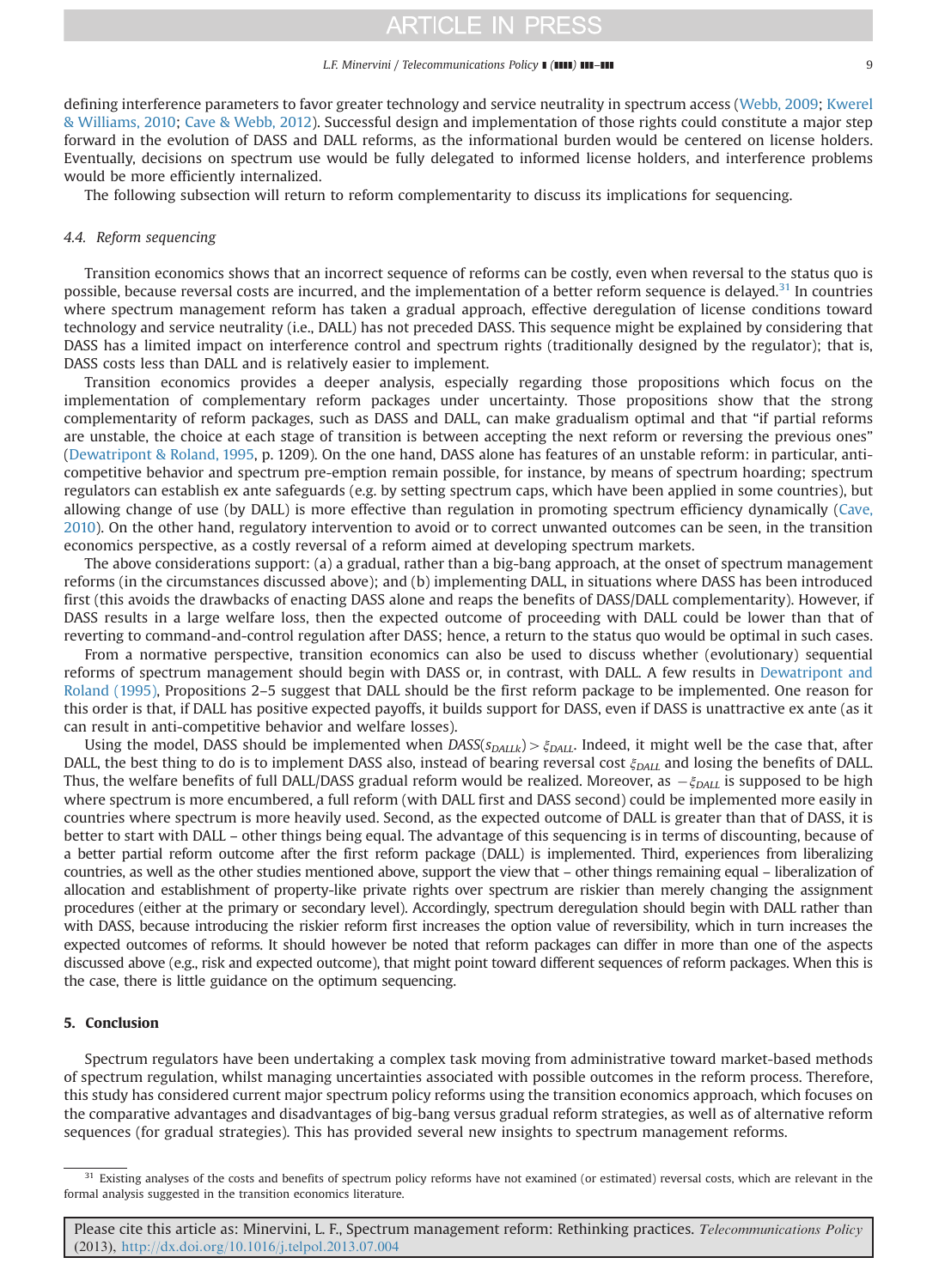#### <span id="page-9-0"></span>10 10 L.F. Minervini / Telecommunications Policy **[ (IIII) 111-111**

In the countries surveyed that have liberalized spectrum management, regulators have proceeded heterogeneously with their reforms, implementing varying strategies and tactics. Apart from the Central American reformers, the deregulation of spectrum management has happened gradually but at different speeds. An evolutionary approach has generally been adopted by regulators moving from command-and-control regulation to market-based mechanisms. In particular, implementation of more liberal methods of spectrum assignment (DASS) have usually preceded implementation of those of spectrum allocation (DALL), which have been more complex and slower than DASS.

This work has studied the reasons for those differences in strategies and tactics of deregulation of spectrum use as well as options to maximize the expected benefit of reforms. It found that, generally, the higher the usage is of available spectrum, the more appropriate it is that a gradual approach to spectrum management modernization is adopted. Indeed, the outcome of any big-bang reforms would be very uncertain in that situation, because of the large amount of information required to cope with the heavy legacy of command-and-control regulation. A gradual approach is preferable, if it offers options to deal with uncertainty better, by acting on reform sequencing to reduce uncertainty and to maximize expected payoff. With a gradual approach, information on both the impacts of partial reforms and the associated market environment can be collected prior to implementing additional reform measures, or reverting to the earlier state. Techno-economic information regarding current and prospective spectrum usage is key when making decisions about the liberalization process of spectrum management. For optimal implementation of reform policies, especially important is accurate analysis of the initial country-specific situation regarding spectrum usage; the expected outcomes of reform packages under either a big-bang or a gradual approach; and the actual outcomes of reforms in progress.

This work has identified the parametric conditions under which a big-bang reform is preferable to a gradual one, given the speed of reform. Above a certain threshold, reversal costs are likely to be excessive with a gradual approach and so a bigbang approach in that situation would be preferable.

This study also argues that effective deregulation of spectrum allocation should not be postponed, taking into account the complementarity of DALL/DASS and that DALL has higher expected benefits but is also riskier than DASS. In particular, the use of transition economics confirms that introducing DASS only (in the early stages of transition) yields, at best, only minor benefits.

Finally, this study provides suggestions for future work on spectrum liberalization. For instance, spectrum management reform could be more effective if progress could be achieved regarding more liberal spectrum allocation methods which take into account the magnitude of reversal costs. Relatively frequent reviews of spectrum strategies could further help to monitor progress and to steer reforms.

#### Acknowledgements

I owe a special thanks to the editors and two anonymous referees for their helpful comments. I also thank Martin Cave, Roy Cerqueti, David Cleevely, Gregory Crawford, Diego Piacentino, Gérard Pogorel, Paul Stoneman and Annalisa Vinella for fruitful discussions on various sections of this paper. Of course, I remain solely responsible for any errors.

#### References

ACMA – [Australian Communications and Media Authority \(2008\).](http://www.acma.gov.au/webwr/_assets/main/lib310771/spectrum_trading.pdf) Spectrum trading. Available from 〈http://www.acma.gov.au/webwr/\_assets/main/ [lib310771/spectrum\\_trading.pdf](http://www.acma.gov.au/webwr/_assets/main/lib310771/spectrum_trading.pdf)〉.

Cave, M. (2002). [Review of radio spectrum management: An independent review for the department of trade and industry and HM treasury](http://refhub.elsevier.com/S0308-5961(13)00111-0/othref0025). Available from 〈<http://www.ofcom.org.uk/static/archive/ra/spectrum-review/index.htm>〉.

[Cave, M. \(2010\). Anti-competitive behavior in spectrum markets: Analysis and response.](http://refhub.elsevier.com/S0308-5961(13)00111-0/sbref2) Telecommunications Policy, 34(5), 251–261.

Cave, M., Doyle, C., & Webb, W. (2007). [Essentials of modern spectrum management](http://refhub.elsevier.com/S0308-5961(13)00111-0/sbref3). Cambridge: Cambridge University Press.

[Cave, M., & Webb, W. \(2012\). The unfinished history of usage rights for spectrum.](http://refhub.elsevier.com/S0308-5961(13)00111-0/sbref4) Telecommunications Policy, 36(4), 293–300.

[Dewatripont, M., & Roland, G. \(1995\). The design of reform packages under uncertainty.](http://refhub.elsevier.com/S0308-5961(13)00111-0/sbref5) American Economic Review, 85(5), 1207–1223.

[ERG &](http://refhub.elsevier.com/S0308-5961(13)00111-0/othref0030) RSPG – European Regulators Group and Radio Spectrum Policy Group (2009). [Report on transitional radio spectrum issues: Report on competition issues](http://refhub.elsevier.com/S0308-5961(13)00111-0/othref0030) [arising from the transition towards more flexible radio spectrum management for electronic communications networks and services](http://refhub.elsevier.com/S0308-5961(13)00111-0/othref0030). ERG(08)60rev1, RSPG09-277. Available from 〈[http://rspg.groups.eu.int/\\_documents/documents/meeting/rspg19/rspg09\\_277\\_erg\\_rspg\\_report\\_on\\_transitional\\_spectru](http://rspg.groups.eu.int/_documents/documents/meeting/rspg19/rspg09_277_erg_rspg_report_on_transitional_spectrum_issues_090603.pdf) [m\\_issues\\_090603.pdf](http://rspg.groups.eu.int/_documents/documents/meeting/rspg19/rspg09_277_erg_rspg_report_on_transitional_spectrum_issues_090603.pdf)〉.

[Faulhaber, G. R. \(2005\). The question of spectrum: Technology, management, and regime change.](http://refhub.elsevier.com/S0308-5961(13)00111-0/sbref6) Journal of Telecommunications and High Technology Law, 5 [\(1\), 111](http://refhub.elsevier.com/S0308-5961(13)00111-0/sbref6)–158.

FCC – [Federal Communications Commission \(2002\).](http://hraunfoss.fcc.gov/edocs_public/attachmatch/DOC-228542A1.pdf) Spectrum Policy Task Force report. ET Docket 02-135. Available from 〈http://hraunfoss.fcc.gov/ [edocs\\_public/attachmatch/DOC-228542A1.pdf](http://hraunfoss.fcc.gov/edocs_public/attachmatch/DOC-228542A1.pdf)〉.

[Forge, S., Horvitz, R.,](http://refhub.elsevier.com/S0308-5961(13)00111-0/othref0040) & Blackman, C. (2012). [Perspectives on the value of shared spectrum access](http://ec.europa.eu/information_society/policy/ecomm/radio_spectrum/_document_storage/studies/shared_use_2012/scf_study_shared_spectrum_access_20120210.pdf). Available from  $\langle$ http://ec.europa.eu/information\_society/ [policy/ecomm/radio\\_spectrum/\\_document\\_storage/studies/shared\\_use\\_2012/scf\\_study\\_shared\\_spectrum\\_access\\_20120210.pdf](http://ec.europa.eu/information_society/policy/ecomm/radio_spectrum/_document_storage/studies/shared_use_2012/scf_study_shared_spectrum_access_20120210.pdf)〉.

[Freyens, B. P. \(2009\). A policy spectrum for spectrum economics.](http://refhub.elsevier.com/S0308-5961(13)00111-0/sbref7) Information Economics and Policy, 21(2), 128–144. [Freyens, B. P., & Yerokhin, O. \(2011\). Allocative vs. technical spectrum efficiency.](http://refhub.elsevier.com/S0308-5961(13)00111-0/sbref8) Telecommunications Policy, 35(4), 291–300.

Please cite this article as: Minervini, L. F., Spectrum management reform: Rethinking practices. Telecommunications Policy (2013), [http://dx.doi.org/10.1016/j.telpol.2013.07.004i](http://dx.doi.org/10.1016/j.telpol.2013.07.004)

[Analysys, Dotecon, Hogan,](http://refhub.elsevier.com/S0308-5961(13)00111-0/othref0010) & Hartson (2004). [Study on conditions and options in introducing secondary trading of radio spectrum in the European Community.](http://refhub.elsevier.com/S0308-5961(13)00111-0/othref0010) [Final report for the European Commission. Cambridge: Author.](http://refhub.elsevier.com/S0308-5961(13)00111-0/othref0010)

[Baumol, W.J.,](http://refhub.elsevier.com/S0308-5961(13)00111-0/othref0015) & [Robyn, D. \(2006\). Toward an evolutionary regime for spectrum governance: Licensing or unrestricted policy? Washington, D.C.: AEI-](http://refhub.elsevier.com/S0308-5961(13)00111-0/othref0015)[Brookings Joint Center for Regulatory Studies.](http://refhub.elsevier.com/S0308-5961(13)00111-0/othref0015)

[Bohlin, E., Blackman, C., Forge, S., &](http://refhub.elsevier.com/S0308-5961(13)00111-0/othref0020) Renda, A. (2007). [A common European spectrum policy: Barriers and prospects](http://www.europarl.europa.eu/meetdocs/2004_2009/documents/dv/itre_st_2007_spectrum_poli/itre_st_2007_spectrum policy.pdf). Available from 〈http://www.europarl. [europa.eu/meetdocs/2004\\_2009/documents/dv/itre\\_st\\_2007\\_spectrum\\_poli/itre\\_st\\_2007\\_spectrum policy.pdf](http://www.europarl.europa.eu/meetdocs/2004_2009/documents/dv/itre_st_2007_spectrum_poli/itre_st_2007_spectrum policy.pdf)〉.

BTCE – Bureau of Transport and Communications Economics (1990). [Management of the radio frequency spectrum: An economic analysis](http://refhub.elsevier.com/S0308-5961(13)00111-0/sbref1). Canberra: [Australian Govt. Pub. Service.](http://refhub.elsevier.com/S0308-5961(13)00111-0/sbref1)